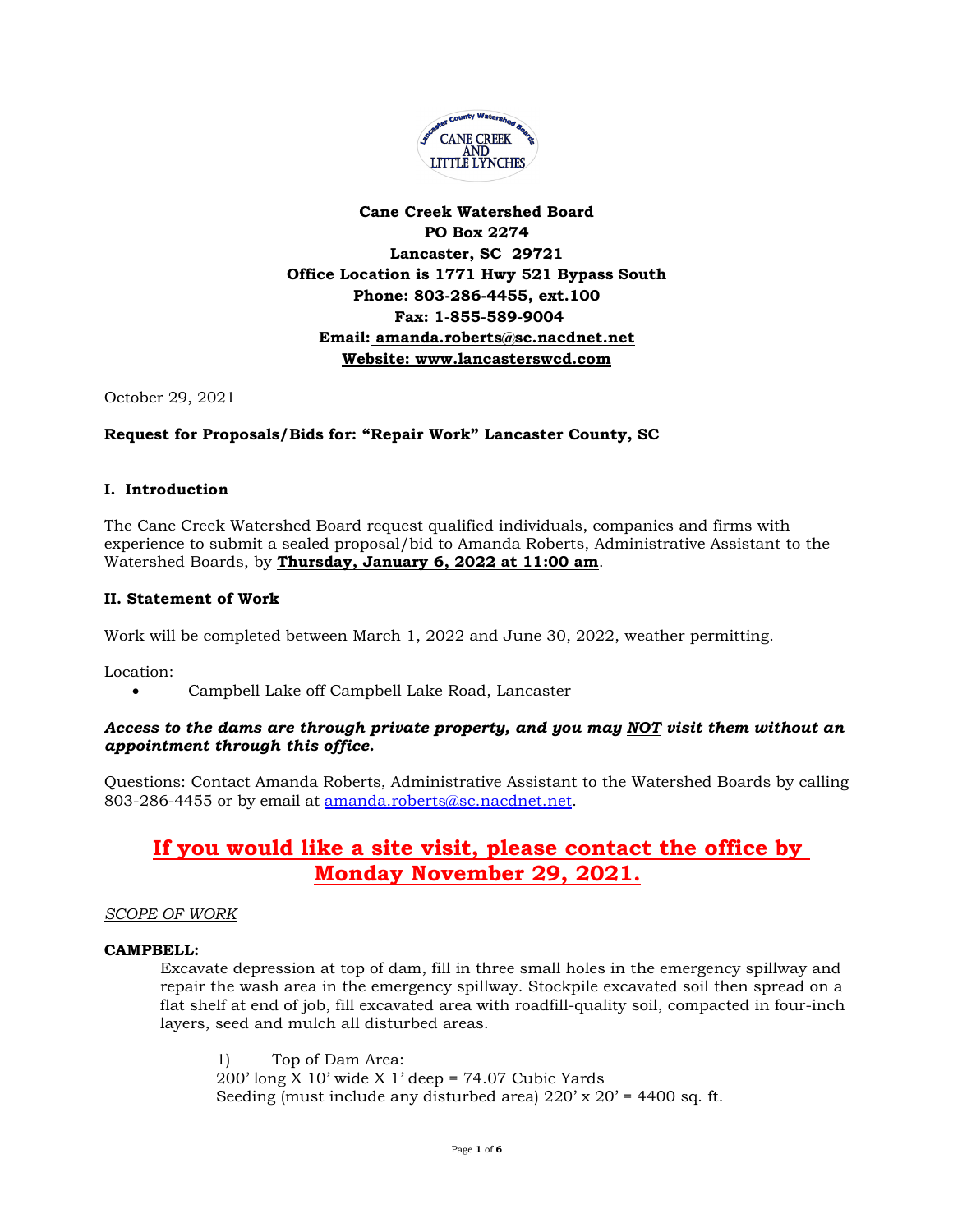2) Spillway Area:  $25'$  long X 4' wide X 2' deep = 7.41 Cubic Yards Seeding (must include any disturbed area)  $35' \times 10' = 350$  sq. ft.

Total Estimate:

85 Cubic Yards of dirt to allow for compaction, waste, and rodent hole repairs 4750 sq. ft. or 0.1 acres of seeding and straw mulching

#### **SEEDING AND MULCHING:**

See planting plan attached for information on seed mix, mulch and fertilizer

#### **III. Bid Submission Format**

- **A. Cost proposal/bid** *(page 4)* (1 copy) - in a sealed envelope
- **B. Signed copy of the General Provisions and General Condition** *(page 5-6)* (1 copy)- Section VI of this document.
- **C. Copy of Certificate of Liability Insurance and Workers Compensation** (1 copy) – You may enclose a copy in a sealed envelope or you may fax or email a copy to Amanda Roberts.

**\*\*Cost Proposal/Bid and a signed General Provisions/General Conditions should be submitted in a sealed envelope with the responder's name clearly marked on the outside of the envelope.** *You may also enclose your copy of certificate of liability insurance and workers compensation in this envelope or you may email or fax it to Amanda Roberts by the deadline. If you don't have workers compensation please ensure that you are the only person on the job site. Please send us a letter on your company letterhead stating that you will be the only person on the job site.* 

#### *The Watershed Board accept no responsibility for any expense incurred by the responders to this package.*

#### **Submittal Instructions:**

Proposal/bid must be submitted to the following address no later than 11:00 am on Thursday, January 6, 2022.

You may mail or hand-deliver your bid sheet to

Amanda Roberts – Watershed Boards PO Box 2274 Lancaster, SC 29721

Office location is at 1771 Hwy 521 Bypass South in Lancaster, SC

*Late proposals/bids will not be opened unless the proposals/bids received on time are considered inadequate.*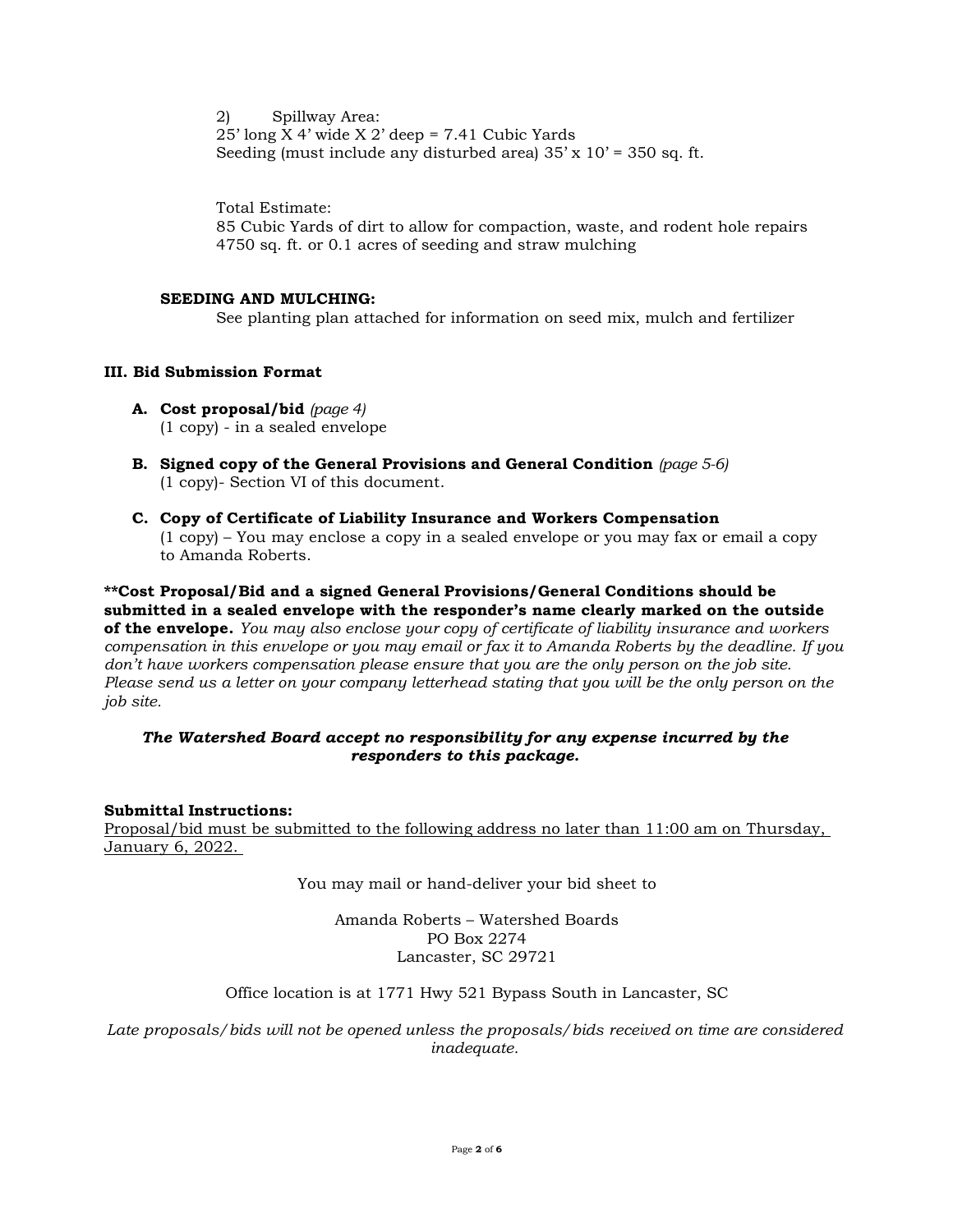#### **Questions**

If there are any subsequent questions, they should be addressed to Amanda Roberts at the address indicated above in writing by email, mail or fax and are to allow sufficient time for distribution to all interested parties. The Watershed Board will be the sole determiners of sufficient time. No questions will be addressed fewer than ten (10) days before the due date for proposals/bids which is Monday, December 28, 2021.

#### **IV. Award of Contract**

On the designated date and time above the proposal/bid will be opened. The lowest responsive, responsible bidder will be acknowledged. Negotiations will begin with the selected bidder to outline details of the conditions of the contract. If an agreement cannot be reached, the next lowest responsive, responsible bidder will be contacted, and negotiations will begin with that bidder. The bidder that is awarded the contract will sign the Watershed Board's contract and work may not begin until permission is given by the staff.

#### *The Cane Creek Watershed Board reserve the right to waive any and all formalities or altogether reject any proposal/bid as in the best interest of the watershed board and/or as the budget allows.*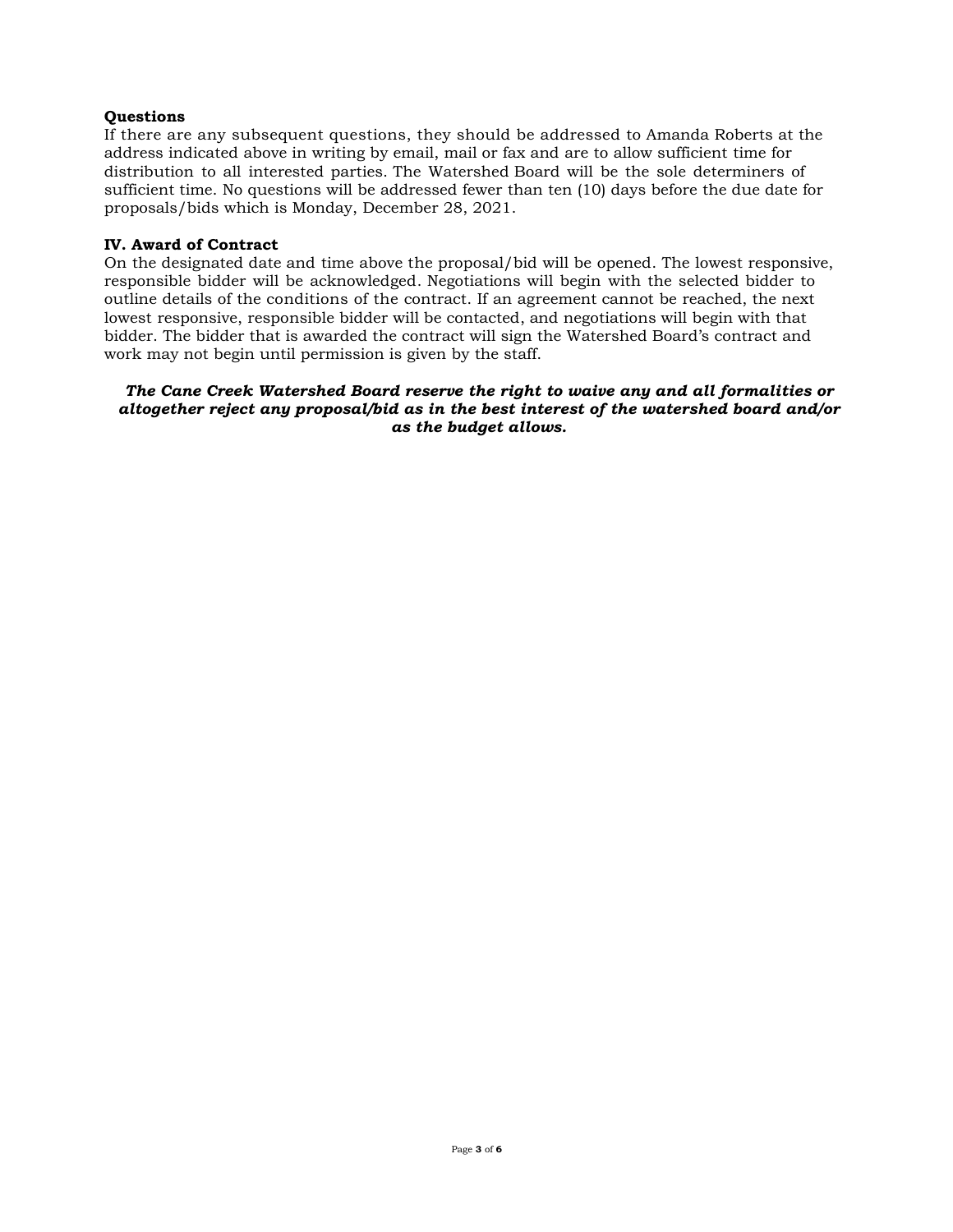# **V. Cost Proposal/Bid Sheet**

| Location:                                                                                 | Between March 1, 2022 and June 30, 2022,<br>weather permitting.                                     |  |  |
|-------------------------------------------------------------------------------------------|-----------------------------------------------------------------------------------------------------|--|--|
| <b>Campbell Lake Work</b>                                                                 | \$                                                                                                  |  |  |
|                                                                                           | Do you have at least \$500,000 in general liability insurance? __________________                   |  |  |
|                                                                                           |                                                                                                     |  |  |
| List all equipment you will be using for the job and if you own, lease or borrow the      |                                                                                                     |  |  |
| with the proposal/bid.                                                                    | *If you borrow equipment, you must turn in a statement from the owner stating that this is the case |  |  |
| List any other information that you want to include in your proposal/bid for the board to |                                                                                                     |  |  |
|                                                                                           |                                                                                                     |  |  |
|                                                                                           |                                                                                                     |  |  |
|                                                                                           |                                                                                                     |  |  |
|                                                                                           | Proposal/bid must be good until June 30, 2022.                                                      |  |  |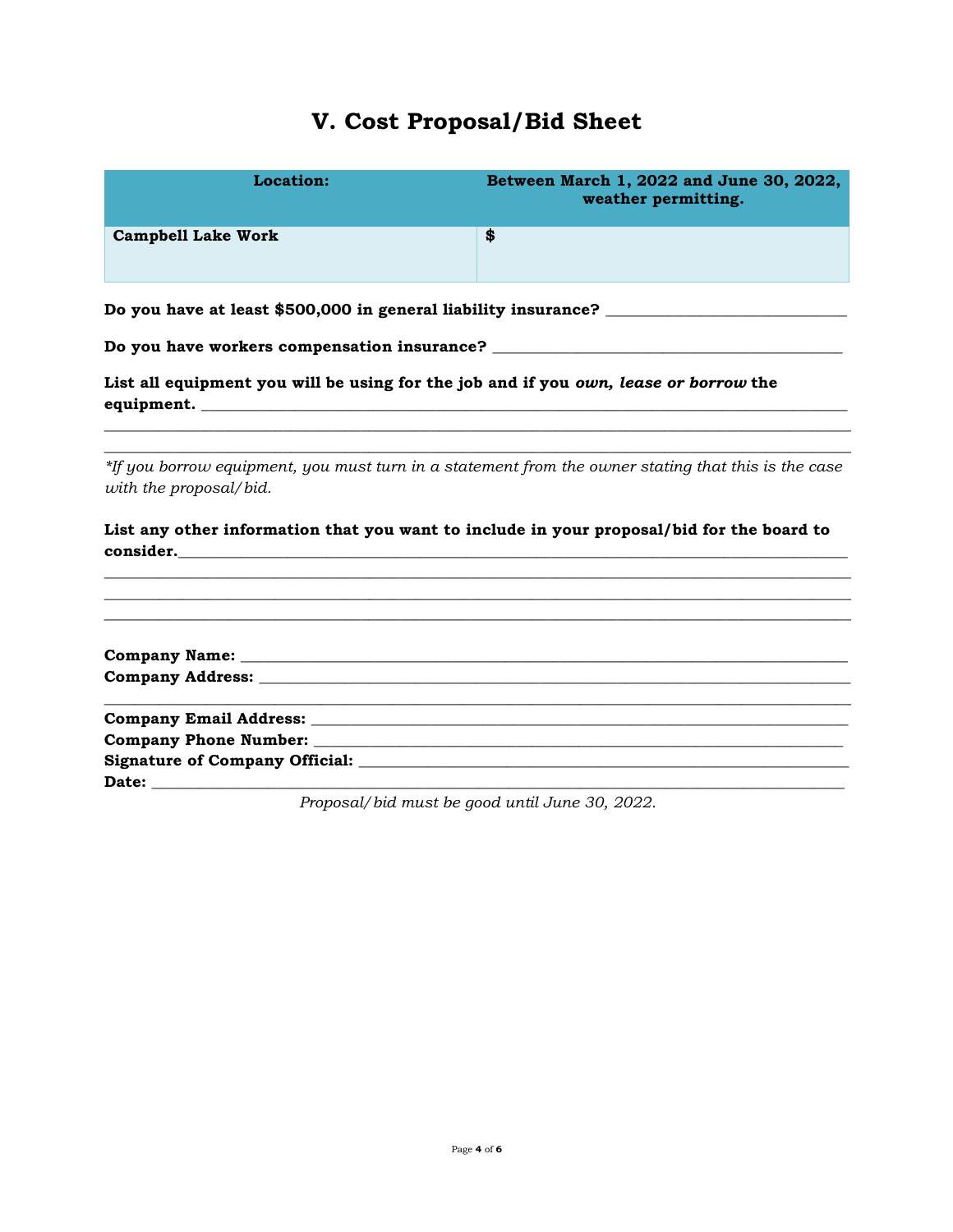#### **VI. General Provisions and General Conditions GENERAL PROVISIONS**

- A. THE CANE CREEK WATERSHED BOARD RESERVE THE RIGHT TO REJECT ANY AND ALL PROPOSALS/BIDS, TO CANCEL ANY SOLICITATION, AND TO WAIVE ANY TECHNICALITY IF DEEMED TO BE IN THE BEST INTEREST OF THE WATERSHED BOARD AND/OR IF THE BUDGET ALLOWS.
- B. PROHIBITION OF GRATUITIES: AMENDED SECTION 8-13-420 OF THE 1976 CODE OF LAWS OF SOUTH CAROLINA STATES: "WHOEVER GIVES OR OFFERS TO ANY PUBLIC OFFICIAL OR PUBLIC EMPLOYEE ANY COMPENSATION INCLUDING A PROMISE OF FUTURE EMPLOYMENT TO INFLUENCE HIS/HER ACTION, VOTE, OPINION OR JUDGEMENT AS A PUBLIC OFFICIAL OR PUBLIC EMPLOYEE OR SUCH PUBLIC OFFICIAL SOLICITS OR ACCEPTS SUCH COMPENSATION TO INFLUENCE HIS/HER ACTION, VOTE, OPINION OR JUDGEMENT SHALL BE SUBJECT TO THE PUNISHMENT PROVIDED BY SECTION 16-9-210 AND SECTION 16-9-220.
- C. BIDDERS RESPONSIBILITY: EACH BIDDER SHALL FULLY ACQUAINT HIMSELF/ HERSELF WITH CONDITIONS RELATING TO THE SCOPE AND RESTRICTIONS ATTENDING THE EXECUTION OF THE WORK UNDER THE CONDITIONS OF THIS PROPOSALS/BIDS. IT IS EXPECTED THAT THIS WILL SOMETIMES REQUIRE ON-SITE OBSERVATION. THE FAILURE OR OMISSION OF A BIDDER TO ACQUAINT HIMSELF/HERSELF WITH EXISTING CONDITIONS SHALL IN NO WAY RELIEVE HIM/HER OF ANY OBLIGATION WITH RESPECT TO THIS PROPOSAL/BID OR TO THE CONTRACT.
- D. AWARD CRITERIA: THE CONTRACT SHALL BE AWARDED TO THE LOWEST RESPONSIBLE BIDDER WHOSE PROPOSAL/BID MEETS THE REQUIREMENTS AND CRITERIA SET FORTH IN THE REQUEST FOR PROPOSAL/BID. A WRITTEN STATEMENT OF REFUSAL OF WORK/WITHDRAWAL OF PROPOSAL/BID SHALL BE RECEIVED WITHIN THREE DAYS OF NOTIFICATION OF AWARD OF THE CONTRACT.
- E. WAIVER: THE WATERSHED BOARD RESERVES THE RIGHT TO WAIVE ANY INSTRUCTION TO BIDDERS, GENERAL OR SPECIAL PROVISIONS, GENERAL OR SPECIAL CONDITIONS OR SPECIFICATIONS DEVIATION IF DEEMED TO BE IN THE BEST INTEREST OF THE WATERSHED BOARD.
- F. COMPETITION: THIS SOLICITATION IS INTENDED TO PROMOTE COMPETITION. IF ANY LANGUAGE, SPECIFICATIONS, TERMS AND CONDITIONS, OR ANY COMBINATION THEREOF RESTRICTS OR LIMITS THE REQUIREMENTS IN THIS SOLICITATION TO A SINGLE SOURCE, IT SHALL BE THE RESPONSIBILITY OF THE INTERESTED CONTRACTOR TO NOTIFY AMANDA ROBERTS IN WRITING WITHIN TEN (10) DAYS PRIOR TO THE OPENING DATE. THE SOLICITATION MAY OR MAY NOT BE CHANGED BUT A REVIEW OF SUCH NOTIFICATION WILL BE MADE TO THE AWARD.
- G. REJECTION: AMBIGUOUS PROPOSALS/BIDS WHICH ARE UNCERTAIN AS TO TERMS, DELIVERY QUANTITY OR COMPLIANCE WITH SPECIFICATIONS MAY BE REJECTED OR OTHERWISE DISREGARDED IF SUCH ACTION IS IN THE BEST INTEREST OF THE WATERSHED BOARD.

#### **I HAVE READ, UNDERSTAND AND AGREE TO THE GENERAL PROVISIONS AS LISTED ABOVE.**

| <b>SIGNED</b>         |  |
|-----------------------|--|
| TYPED OR PRINTED NAME |  |
| NAME OF COMPANY       |  |
| <b>DATE</b>           |  |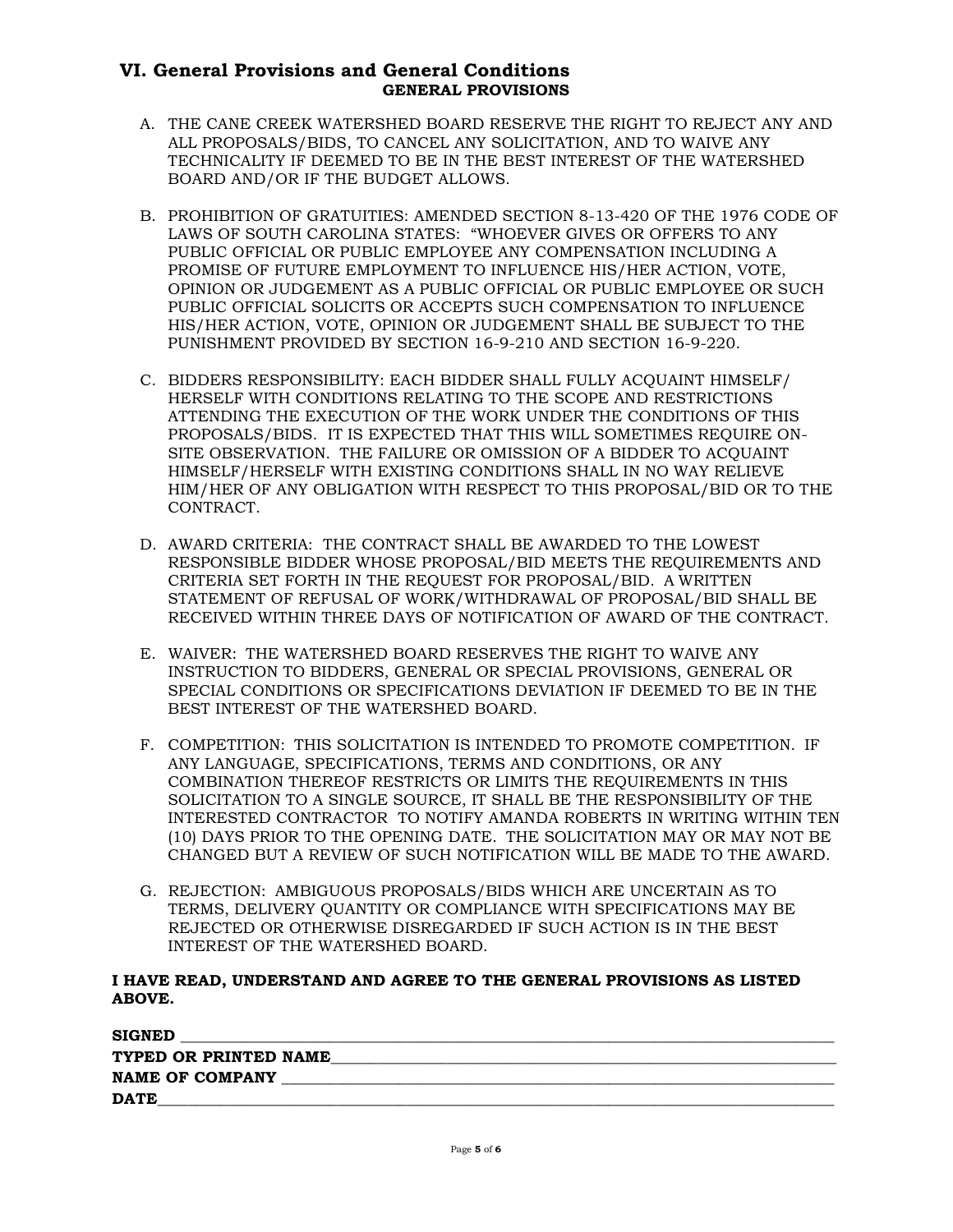- A. HOLD HARMLESS: THE SUCCESSFUL BIDDER SHALL INDEMNIFY AND HOLD HARMLESS THE CANE CREEK WATERSHED BOARD AND EMPLOYEES FROM ALL SUITS OR CLAIMS OF ANY CHARACTER BROUGHT BY REASON OF INFRINGING ON ANY PATENT TRADEMARK OR COPYRIGHT.
- B . CONTACT ADMINISTRATION: QUESTIONS OR PROBLEMS ARISING AFTER AWARD OF THIS CONTRACT SHALL BE DIRECTRED TO AMANDA ROBERTS, PO BOX 2274, LANCASTER, SC 29721, OR BY CALLING (803) 286-4455.
- C. SITE VISITS: ACCESS TO THE DAMS ARE THROUGH PRIVATE PROPERTY, AND THE CONTRACTOR MAY NOT VISIT THEM WITHOUT AN APPOINTMENT THROUGH THIS OFFICE.
- D. PUBLICITY RELEASES: CONTRACTOR AGREES NOT TO REFER TO AWARD OF THIS CONTRACT IN COMMERCIAL ADVERTISING IN SUCH A MANNER AS TO STATE OR IMPLY THAT THE PRODUCTS OR SERVICES PROVIDED ARE ENDORSED OR PREFERRED BY THE USER.
- E. BIDDERS MUST CLEARLY MARK AS "CONFIDENTIAL" EACH PART OF THEIR PROPOSAL/BID WHICH THEY CONSIDER TO BE PROPRIETARY INFORMATON THAT COULD BE EXEMPT FROM DISCLOSURE UNDER SECTION 30-4-4C CODE OF LAWS OF SOUTH CAROLINA, 1976, (1986 CUM SUPP) FREEDOM OF INFORMATION ACT. THE CANE CREEK WATERSHED BOARD RESERVE THE RIGHT TO DETERMINE WHETHER THIS INFORMATION SHOULD BE EXEMPT FROM DISCLOSURE AND NO LEGAL ACTION MAY BE BROUGHT AGAINST THE WATERSHED BOARD OR ITS AGENTS FOR ITS DETERMINATION IN THIS REGARD.

#### **I HAVE READ, UNDERSTAND AND AGREE TO THE ABOVE.**

| <b>SIGNED</b>          |  |
|------------------------|--|
| TYPED OR PRINTED NAME  |  |
| <b>NAME OF COMPANY</b> |  |
| <b>DATE</b>            |  |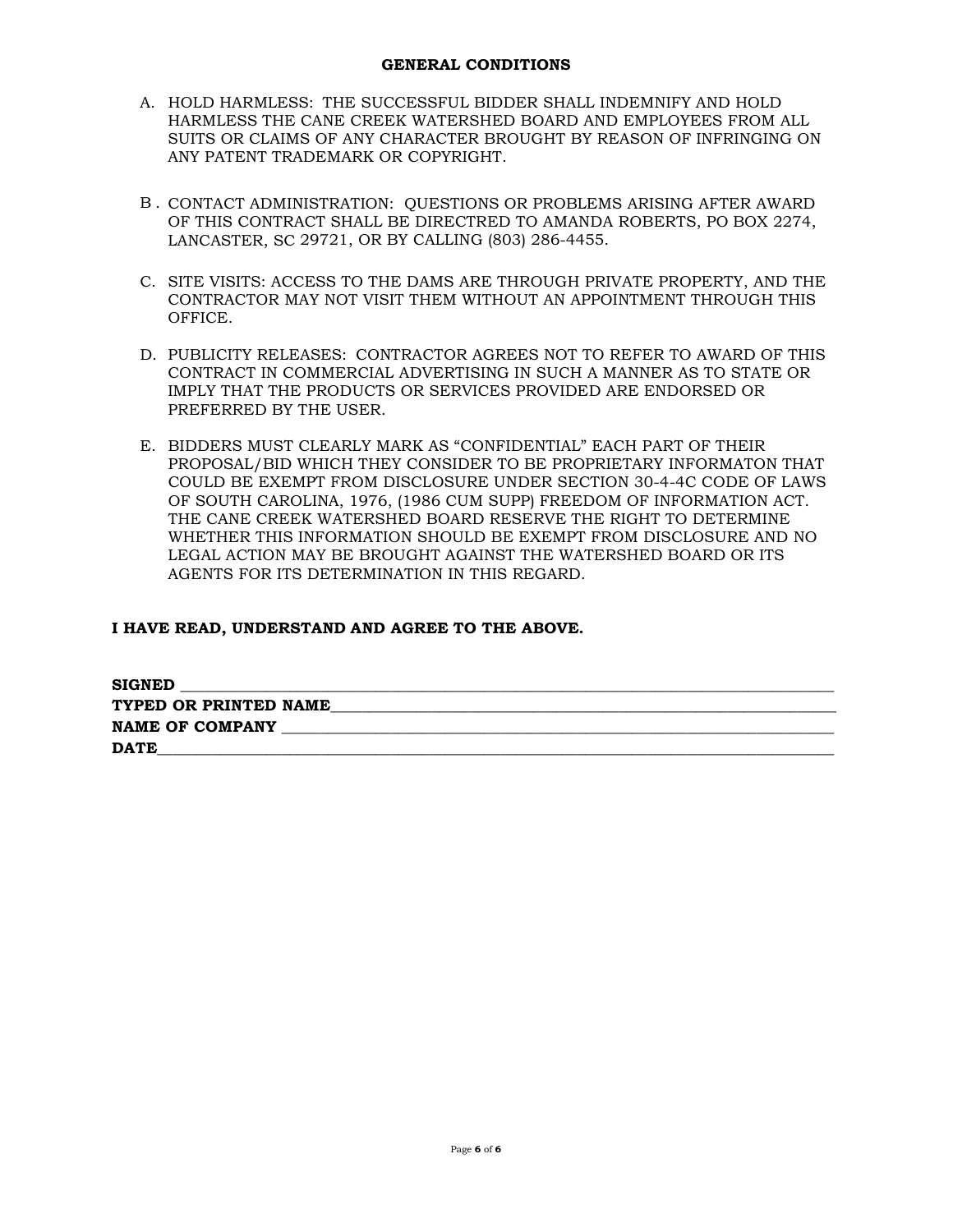

# **Jan. 2014** *Critical Area* **Plan for Establishment and**

 **NRCS, SC Ver 1/2015 Agron. Job Sheet #5**

i

**Fall/Winter**

**Maintenance (Specification)**

**Fall/Winter**

| <b>Client Name: CAMPBELL LAKE</b>                        | Tract#:<br>(dam area & spillway area) |
|----------------------------------------------------------|---------------------------------------|
| <b>Address:</b>                                          | Field $#$ :                           |
| Area to be Planted (Acres or 1,000 sq. ft.): $0.1$ acres |                                       |

## **Site Preparation**

**-Lime and fertilizer should be added prior to planting.**

**-Seedbed should be firm. If broadcasting, seeded areas should be cultipacked to ensure good seed to soil contact.** 

**-Bermuda grass should be planted no more than 1/8" deep to ensure good germination**

**-Once seeded, entire area should be mulched according to rates below** *- Slopes steeper than 2:1 shall not be stabilized using vegetation alone. A combination of vegetative and structural measures will be used on these slopes to ensure adequate stability.*

### **Materials Required**

| <b>Material</b>    | <b>Type (Analysis)</b> | Amount                               |
|--------------------|------------------------|--------------------------------------|
| Lime:              | <b>Ag Lime</b>         | 1000-1500 lbs/acre = $150$ lbs total |
| <b>Fertilizer:</b> | $10-10-10$             | $300-400$ lbs/acre = 40 lbs total    |

| (check<br>one)                     | Seed, (mixed)                                                                                   | Rate                                                                                                    | <b>Germ</b> |
|------------------------------------|-------------------------------------------------------------------------------------------------|---------------------------------------------------------------------------------------------------------|-------------|
|                                    | Un-hulled (hull is still on the<br>seed) Common Bermuda<br>$+$ K-31 Tall Fescue<br>+ Annual Rye | $20-25$ lbs/acre = 2.5 lbs total<br>$30-40$ lbs/acre = 4.0 lbs total<br>$40$ lbs/acre = $4.0$ lbs total | $85 + \%$   |
| <b>Broadcast and hand-raked in</b> |                                                                                                 |                                                                                                         |             |
|                                    |                                                                                                 |                                                                                                         |             |
|                                    | **ANY SUBSTITUTIONS MUST BE APPROVED BY NRCS**<br>Seed Mix could change for Spring Planting.    |                                                                                                         |             |